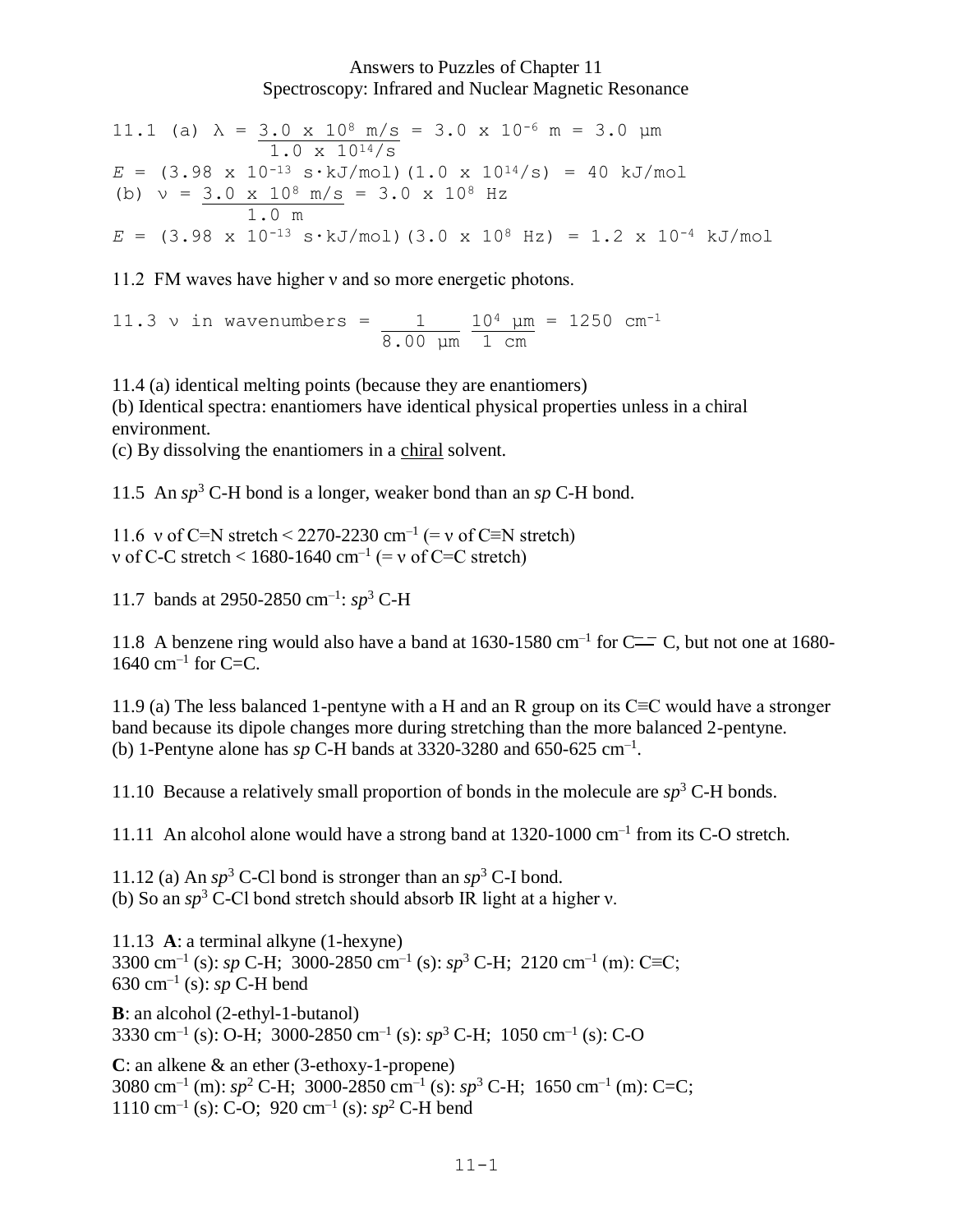**D**: an aromatic compound  $\&$  an alkyl halide (benzyl bromide, i.e. bromophenylmethane) 3100-3000 cm<sup>-1</sup> (m):  $sp^2$  C-H; 2960 cm<sup>-1</sup> (m):  $sp^3$  C-H; 1600 cm<sup>-1</sup> (w): C=C; 760, 690 cm–1 (s): *sp*<sup>2</sup> C-H; 605 cm–1 (s): *sp*<sup>3</sup> C-Br

11.14 nuclear spin: (b), (c), (e)

11.15 (a)  $\Delta E = (3.98 \times 10^{-13} \text{ s} \cdot \text{kJ/mol})(100 \times 10^{6}/\text{s}) = 3.98 \times 10^{-5} \text{ kJ/mol}$ (b) *H* = 100 MHz x 7.045 tesla = 2.348 tesla 300 MHz

11.16 The less EN Si puts a  $\delta$ - on each C, which shields the nearby protons.

11.17 
$$
\sigma
$$
  $\delta$  4.91: O-CH<sub>2</sub>-O;  $\delta$  3.91: O-CH<sub>2</sub>-C

11.18 (a) The signal for the solvent CHCl3, in high concentration, would swamp nearby signals. (b) This signal is at  $\delta$  7.2, brought left by 3  $\delta$ + from  $\chi$  Cl's.

11.19 (a) 2 signals in 2:3 area ratio (b) 3 signals in 3:2:3 area ratio

(c) 2 signals in 2:3 area ratio (d) 4 signals in 1:2:2:3 area ratio (e) 3 signals in 1:1:6 area ratio (f) 4 signals in 2:2:2:1 area ratio (g) 4 signals in 4:1:2:1 area ratio (h) 2 signals in 1:1 area ratio (i) 3 signals in 2:1:1 area ratio

11.20 Because they are usually (though not always) equivalent

11.21 (a) CH<sub>3</sub>O  $\delta$  3.2, singlet; CH<sub>2</sub>  $\delta$  3.4, quartet; CH<sub>3</sub>C  $\delta$  1.2, triplet (b) CH<sub>3</sub>  $\delta$  1.7 (d); CH $\delta$  4.1 (heptet) (c) CH<sub>2</sub>  $\delta$  3.7 (s) (d) CH $\delta$  5.8 (t); CH<sub>2</sub>  $\delta$  4.0 (d) (e) HC=O  $\delta$  9.5 (s); CH<sub>3</sub>  $\delta$  1.8 (s); CH<sub>2</sub>  $\delta$  6.2 (d) & 5.9 (d)

11.22 (a)  $\downarrow$  [alcohol]  $\downarrow$  amount of intermolecular H "bonding" &  $\downarrow$  δof protons on O. (b) The drawing shows a triplet at  $\delta$  5.7, a doublet at  $\delta$  4.0, and a broad singlet at  $\sim \delta$  1-3.

```
11.23 Br<sub>2</sub>CH triplet: \vert \vert\rightarrow 6 \rightarrowBrCH2 triplet:
\rightarrow 8
C-CH2-C doubled triplet:
\rightarrow 6
\rightarrow 8
11.24
           \begin{array}{c|c} & & \\ & 1 & 1 \end{array}
```
11.25 (a) 1,2-dimethylbenzene: 4 signals; 1,3-dimethylbenzene: 5 signals; 1,4-dimethylbenzene: 3 signals (b) 1,3-dichlorobenzene, because it alone has 4 signals.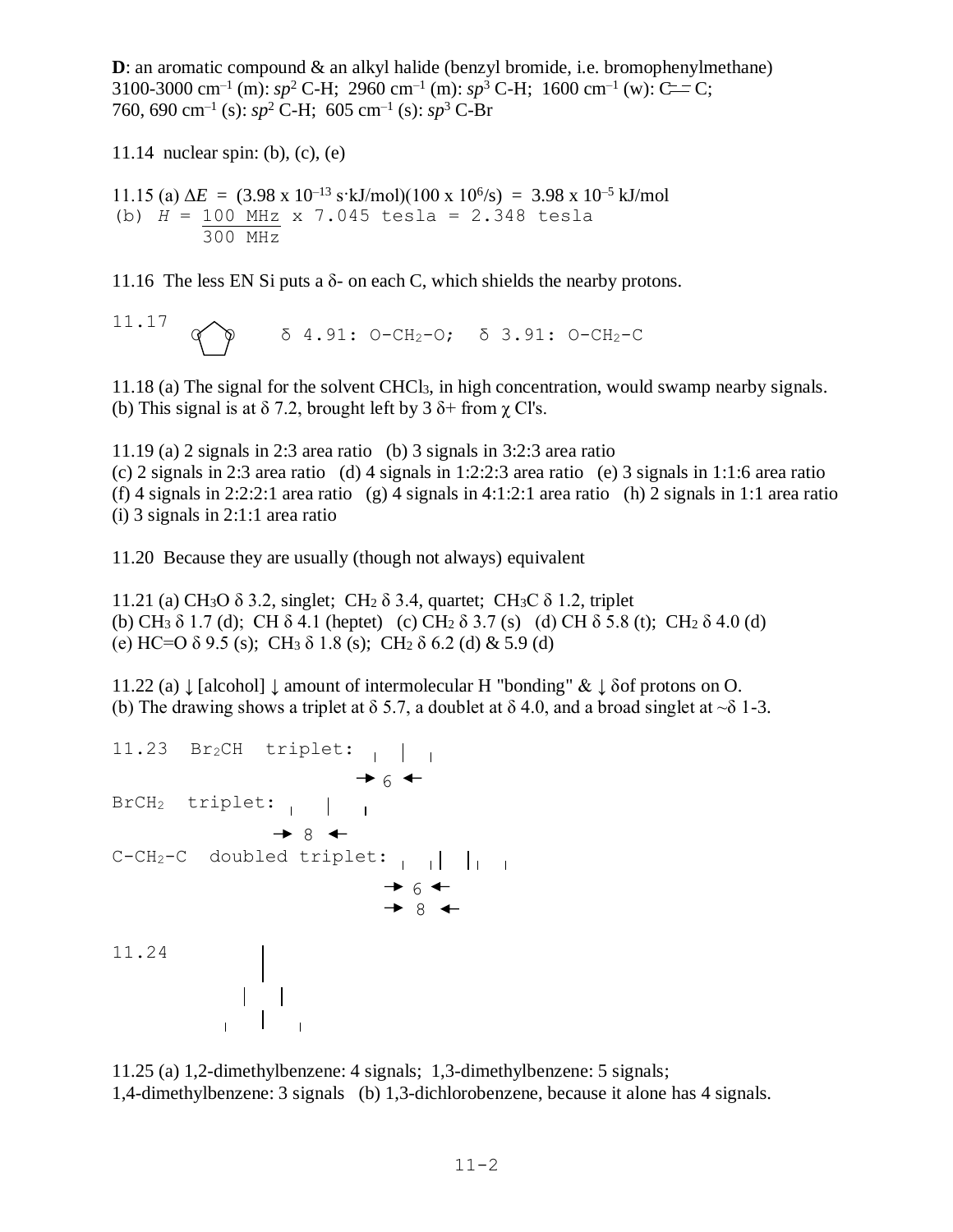11.27 (a) x-rays (higher frequency) (b) blue light (x-rays are invisible)

11.28 C=O because it's more polar and so its polarity changes more during stretching

11.29 (a) HO-CH<sub>2</sub>-CH<sub>2</sub>-C≡CH  $\#\pi$  bonds & rings =  $((2.4+2) - 6)/2 = 2$ assignments: 3350 cm<sup>-1</sup>: O-H; 3280 cm<sup>-1</sup>: *sp* C-H; 3000-2850 cm<sup>-1</sup>: *sp*<sup>3</sup> C-H; 2120 cm–1 : C≡C; 1040 cm–1 : O-C; 640 cm–1 : *sp* C-H bend (b)  $HO-CH_2-CH_2-CH=CH_2$ #  $\pi$  bonds & rings =  $((2.4+2) - 8)/2 = 1$ assignments: 3320 cm<sup>-1</sup>: O-H; 3070 cm<sup>-1</sup>: sp<sup>2</sup> C-H; 3000-2850 cm<sup>-1</sup>: sp<sup>3</sup> C-H; 1640 cm–1 : C=C; 1050 cm–1 : O-C; 890 cm–1 : *sp*<sup>2</sup> C-H bend  $(c)$   $\langle \rangle = 0$ #  $\pi$  bonds & rings =  $((2.6+2) - 10)/2 = 2$ 

assignments: 3000-2850 cm–1 : *sp*<sup>3</sup> C-H; 1710 cm–1 : C=O

11.30 (a) only 1-pentene shows  $sp^2$  C-H bands at 3100-3000 & 1000-650 cm<sup>-1</sup> & a C=C band at  $1680 - 1640$  cm<sup>-1</sup>

(b) only 2-butanol shows an O-H band at  $3500-3200$  cm<sup>-1</sup>

(c) Only the alcohol shows an O-H band at  $3500-3200$  cm<sup>-1</sup> & a C-O band at  $1320-1000$  cm<sup>-1</sup>. Only the ketone shows a C=O band at  $1740-1705$  cm<sup>-1</sup>.

(d) Only the alkene shows  $sp^2$  C-H bands at 3100-3000 & 1000-650 cm<sup>-1</sup> & a C=C band at 1680-1640 cm–1 . Only the alkyne shows *sp* C-H bands at 3320-3280 & 650-625 cm–1 & a C≡C band at 2250-2100 cm–1 .

(e) Only the terminal alkyne shows  $sp C-H$  bands at 3320-3280  $\&$  650-625 cm<sup>-1</sup>.

(f) Only the aldehyde shows two  $sp^2$  C-H bands at 2840-2700 cm<sup>-1</sup>.

 $+$  -  $-$ 11.31 (a) H2C-CH=C=N (b) below  $2270-2230 \text{ cm}^{-1}$ , because resonance makes the bond order of the C-N bond less than 3.

11.32 They are diastereomers with different but similar IR spectra and other physical properties.

11.33 (a) 0  
\n
$$
Me2S-O-CuCl2 vs Me2S-PtCl2
$$

In the 1st complex the S-O bond is weaker with a bond order of 1. (b) Uncomplexed in its 2 resonance forms, the S-O bond is intermediate in bond order: <sup>+</sup>

$$
\text{Me}_2\text{S=O} \iff \text{Me}_2\text{S}-\text{O}^-
$$

$$
\text{11.34 (a) } \textbf{A} = \overset{\text{Me}}{\underset{\text{Br}}{\text{H}}} \overset{\text{Me}}{\underset{\text{H}^{\text{Ph}}}{\text{H}}} \textbf{B} = \text{HCEC-Ph} \qquad \textbf{C} = \overset{\text{H}}{\underset{\text{Me}}{\text{H}}} \overset{\text{H}}{\underset{\text{Ph}}{\text{H}}}
$$

(b) diastereomers (c) similar but different spectra because they are diastereomers

11.35 (a) 2 x CH3; 2 x CH2 (b) 3 x CH3; CH (c) CH3; C-CH2-C; CH2Cl (d)  $2 \times CH_2Cl$ ; C-CH<sub>2</sub>-C (e)  $2 \times CH_2$ ; CH (f)  $5 \times CH_2$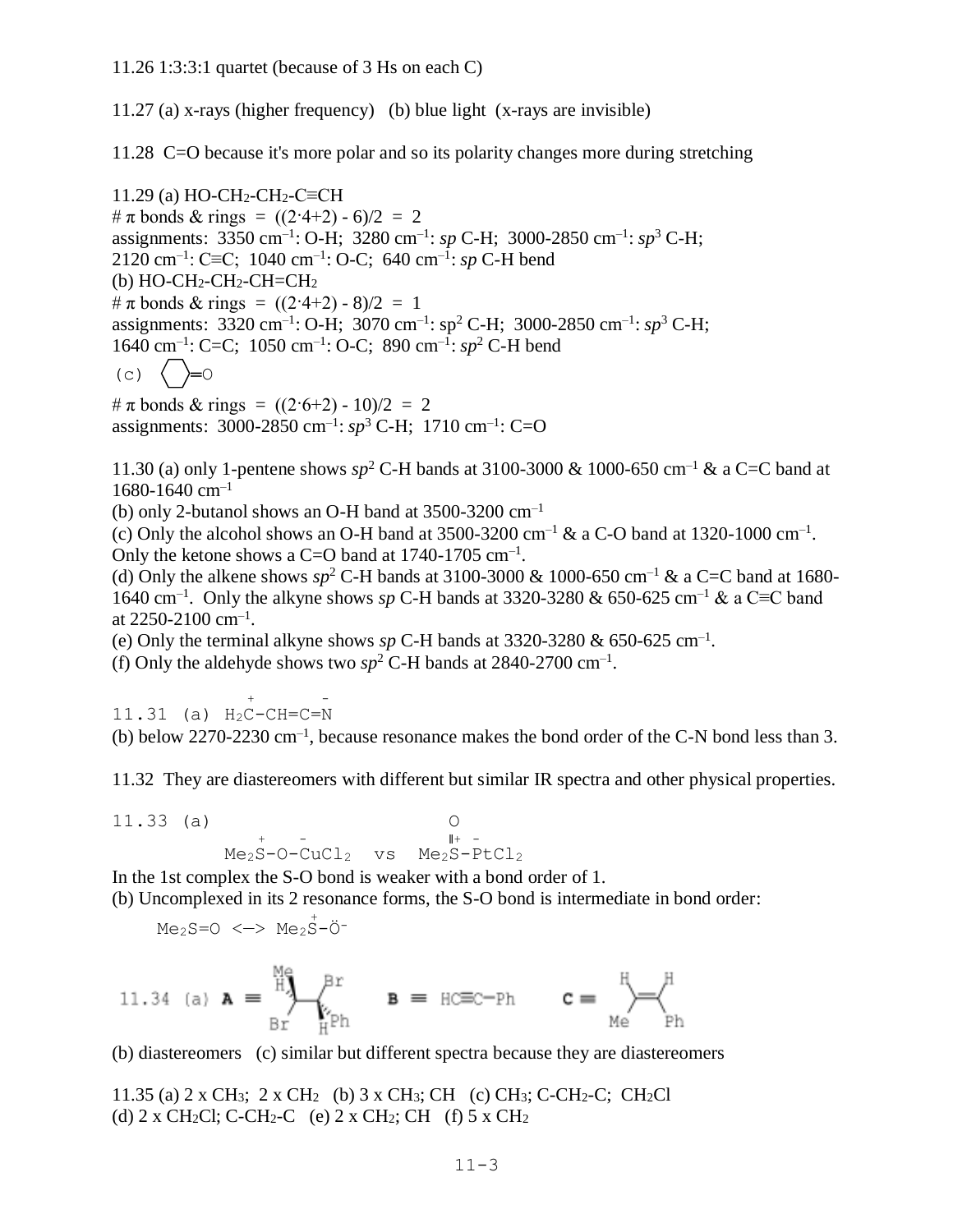$$
(g) c H \n\begin{array}{c}\n\begin{array}{c}\n\text{a H b} \\
\text{b H b} \\
\text{b H b}\n\end{array} \\
\text{b H d} \\
\text{c H d}\n\end{array}
$$
\n
$$
(h) 2 x OH; 4 x CH (i) \n\begin{array}{c}\n\text{a H b} \\
\text{c H b} \\
\text{d H b}\n\end{array}
$$
\n
$$
(i) a H \n\begin{array}{c}\n\text{a H b} \\
\text{c H b} \\
\text{d H b}\n\end{array}
$$

11.37 (a)  $\delta$  3.5 (q),  $\delta$  1.7 (d) (b)  $\delta$  2.7 (q),  $\delta$  2 (s),  $\delta$  1.1 (t). (c)  $\delta$  3.1 (s),  $\delta$  1.1 (d),  $\delta$  3.6 (heptet) (d)  $\delta$  1.5 (d),  $\delta$  3.6 (q),  $\delta$  1.0 (s)

11.38 (a) δ 4.0 (heptet), δ 2 (s), δ 1.2 (d) (b) δ 3.6 (t), δ 2 (s), δ 1.6 (sextet), δ 0.9 (t)

11.39 (a) δ 3.5 (s), δ 2 (s)

(b) OH signal is greatly reduced because most of these Hs are exchanged with Ds from D2O



 $\delta$  5.7 (s): OH;  $\delta$  6.8 (d): H<sub>c</sub>;  $\delta$  6.9 (t): H<sub>a</sub>;  $\delta$  7.2 (t): H<sub>b</sub>. Minor form puts a δ- near H<sub>c</sub>. More minor form puts a smaller δ- near H<sub>a</sub>. δ- shields the H.



δ 2.6 (s): CH<sub>3</sub>; δ 7.4 (t): H<sub>b</sub>; δ 7.5 (t) H<sub>a</sub>; δ 7.9 (d) H<sub>c</sub>. Minor form puts a  $\delta$ + near H<sub>c</sub>. More minor form puts a smaller  $\delta$ + near H<sub>a</sub>.  $\delta$ + deshields the H.

11.45 (a) Cl2CH-CH<sup>3</sup> #  $\pi$  bonds & rings =  $((2.2+2)-(4+2))/2 = 0$ IR: 3000-2850 cm–1 (s): *sp*<sup>3</sup> C-H; 690 cm–1 (s): *sp*<sup>3</sup> C-Cl NMR: δ 5.9 (q): Cl2CH; δ 2.1 (d): CH<sup>3</sup> (b)  $ClCH_2-CH_2-CH_2Cl$ #  $\pi$  bonds & rings =  $((2.3+2)-(6+2))/2 = 0$ NMR: δ 3.7 (t): ClCH<sub>2</sub>; δ 2.2 (quintet): C-CH<sub>2</sub>-C (c) CH3-CHCl-CH2-CH<sup>3</sup>  $\#\pi$  bonds & rings =  $((2.4+2)-(9+1))/2 = 0$ NMR: δ 3.9 (sextet): CHCl; δ 1.6 (multiplet): CH2; δ 1.5 (d): CH3-CCl; δ 1.0 (t): CCl-C-CH<sup>3</sup> (d)  $(CH<sub>3</sub>)<sub>2</sub>CH-CH<sub>2</sub>Cl$  $\#\pi$  bonds & rings =  $((2.4+2)-(9+1))/2=0$ NMR: δ 3.4 (d): CH<sub>2</sub>Cl; δ 2.0 (multiplet): CH-CCl; δ 1.0 (d): (CH<sub>3</sub>)<sub>2</sub>  $(e)$  ClCH<sub>2</sub>-O-CH<sub>2</sub>-CH<sub>3</sub> #  $\pi$  bonds & rings =  $((2.3+2)-(7+1))/2 = 0$ IR: 3000-2850 cm<sup>-1</sup> (s):  $sp^3$  C-H; 1140 cm<sup>-1</sup> (s): C-O; 640 cm<sup>-1</sup> (s):  $sp^3$  C-Cl NMR: δ 5.5 (s): ClCH2-O; δ 3.8 (q): O-CH2-C; δ 1.3 (t): CH3